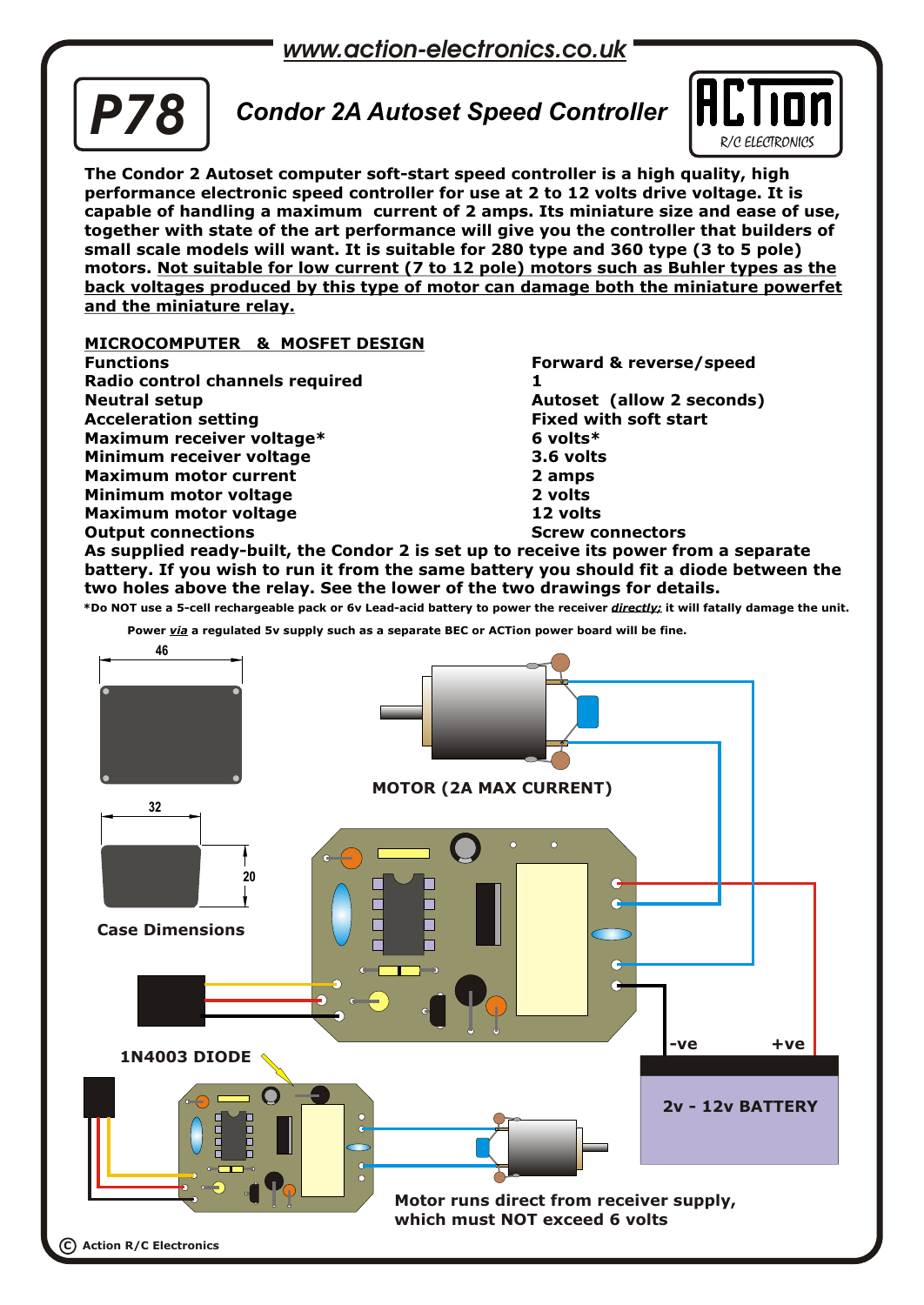

# *Condor 2A Autoset Speed Controller P78*



The Condor 2 Autoset computer soft-start speed controller is a high quality, high performance electronic speed controller for use at 2 to 12 volts drive voltage. It is capable of handling a maximum current of 2 amps. It is suitable for 280 type and 360 type (3 to 5 pole) motors. Not suitable for low current (7 to 12 pole) motors such as Buhler types as the back voltages produced by this type of motor can damage both the miniature powerfet and the miniature relay.

Functions Forward & reverse/speed Radio control channels required Neutral setup **Automakia Setup Autoset (allow 2 seconds)** Autoset (allow 2 seconds) Acceleration setting Fixed, with soft start Receiver voltage 3.6v to 6 volts\* Maximum motor current 2 amps<br>
Motor voltage (Separate supply) 2v to 12v Motor voltage (Separate supply) Case size (external) 46mm x 32mm x 20mm

**\*Do NOT use a 5-cell rechargeable pack or 6v Lead-acid battery to power the receiver** *directly;* **it will fatally damage the unit. Power** *via* **a regulated 5v supply such as a separate BEC or ACTion power board will be fine.**

**As supplied ready-built, the Condor 2 supplies power to the motor from a separate battery. If you wish to run the motor from the receiver supply you should fit a 1N4003 diode across the two holes above the relay. See the drawing below for details, and note the polarity of the diode (indicated by the silver bar at one end). The power to the motor now comes through the red and black wires of the receiver-connecting lead. Remove existing Red and Black wires from the printed circuit board.**

### **Installation and Setup**

File small slots in the top edge of the case to allow the receiver connection cable and the motor/battery wiring to exit the case. Use Velcro pads to secure the case to the inside of the model.

Connect motor and battery leads (see wiring diagram).

Plug servo lead into the speed/direction channel you wish to use.

Set the stick and trim lever to centre setting; switch on transmitter then the receiver; *wait for about 2 seconds for the 'Autoset' to operate before moving the transmitter sticks.*

The controller will now give the full range of forward and reverse speed.

This is a low-frequency unit so will produce a slight "buzz" from the motor at low speed. This is better for scale models than the high-pitched squeal produced by some high-frequency ESCs!

### **Recovery service**

A recovery or repairs service ensures that you will not be left with a dead unit for any reason. The Service Charge for this kit is £13.00 including parts (including return shipping cost IN UK).

All returns should include full Credit Card details (Name & Address of cardholder, Card Number, Expiry Date and Card Security Number)

### **ACTION R/C ELECTRONICS, 1 Llwyn Bleddyn, Llanllechid, Bangor LL57 3EF, United Kingdom**



### *ACTion units shown are polarity-critical! Take care to connect them correctly!*

#### The small print……….

ACTion R/C Electronics guarantee all products to be free from manufacturing defects for 12 months from date of purchase. This does not cover suitability for specific<br>applications; components worn or damaged by use, tamperi through use; misuse, or shipping damage. Where goods are found to be faulty, the customer shall return them to ACTion R/C Electronics in their original condition and with their original instructions, packaging etc. Our liability is limited to repairing or replacing goods to their original specification and will not exceed the cost of the<br>goods. By using the product the user accepts all unit or having the faulty unit returned and the charge refunded (less the cost of return carriage). We reserve the right to modify this guarantee without notice.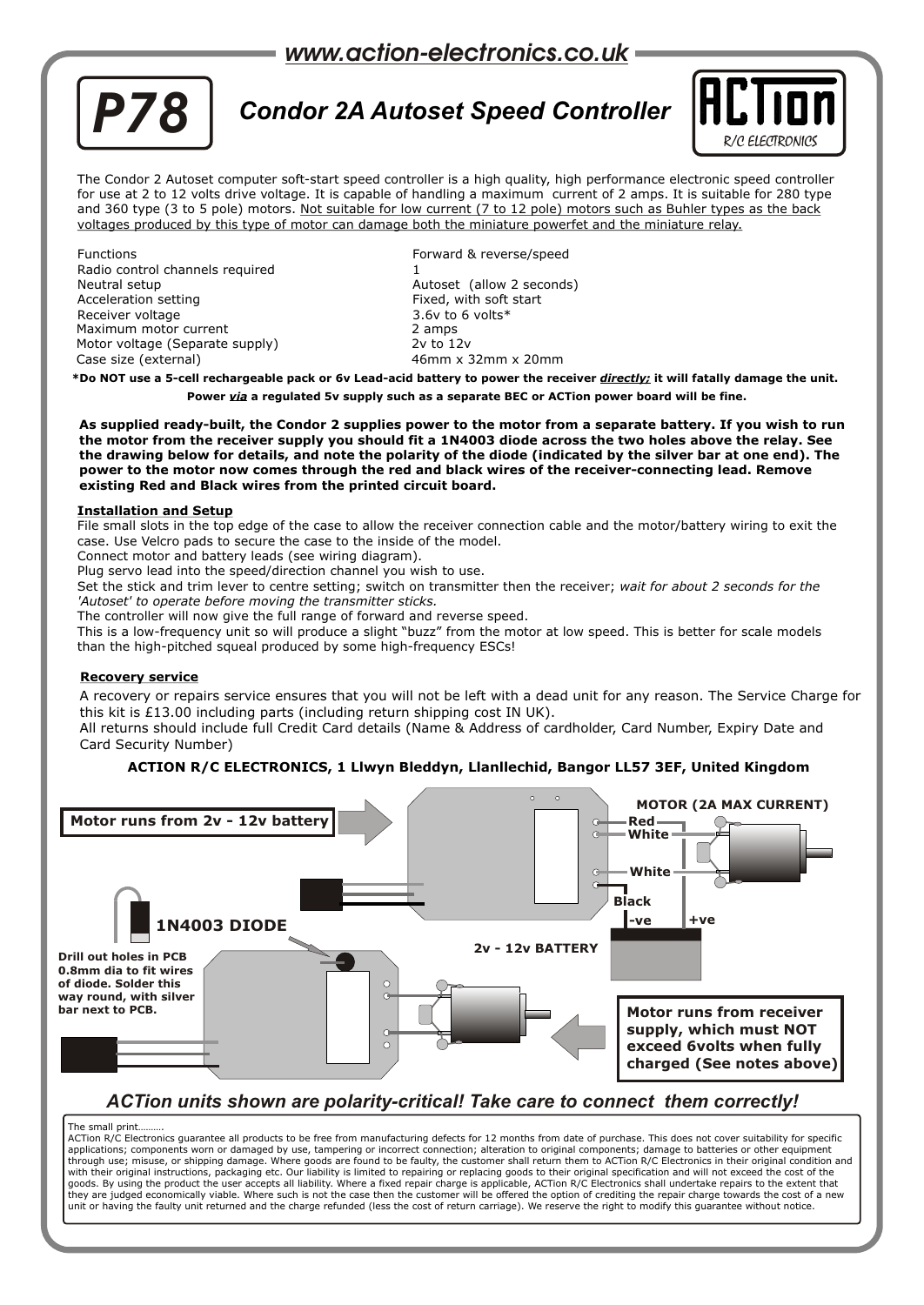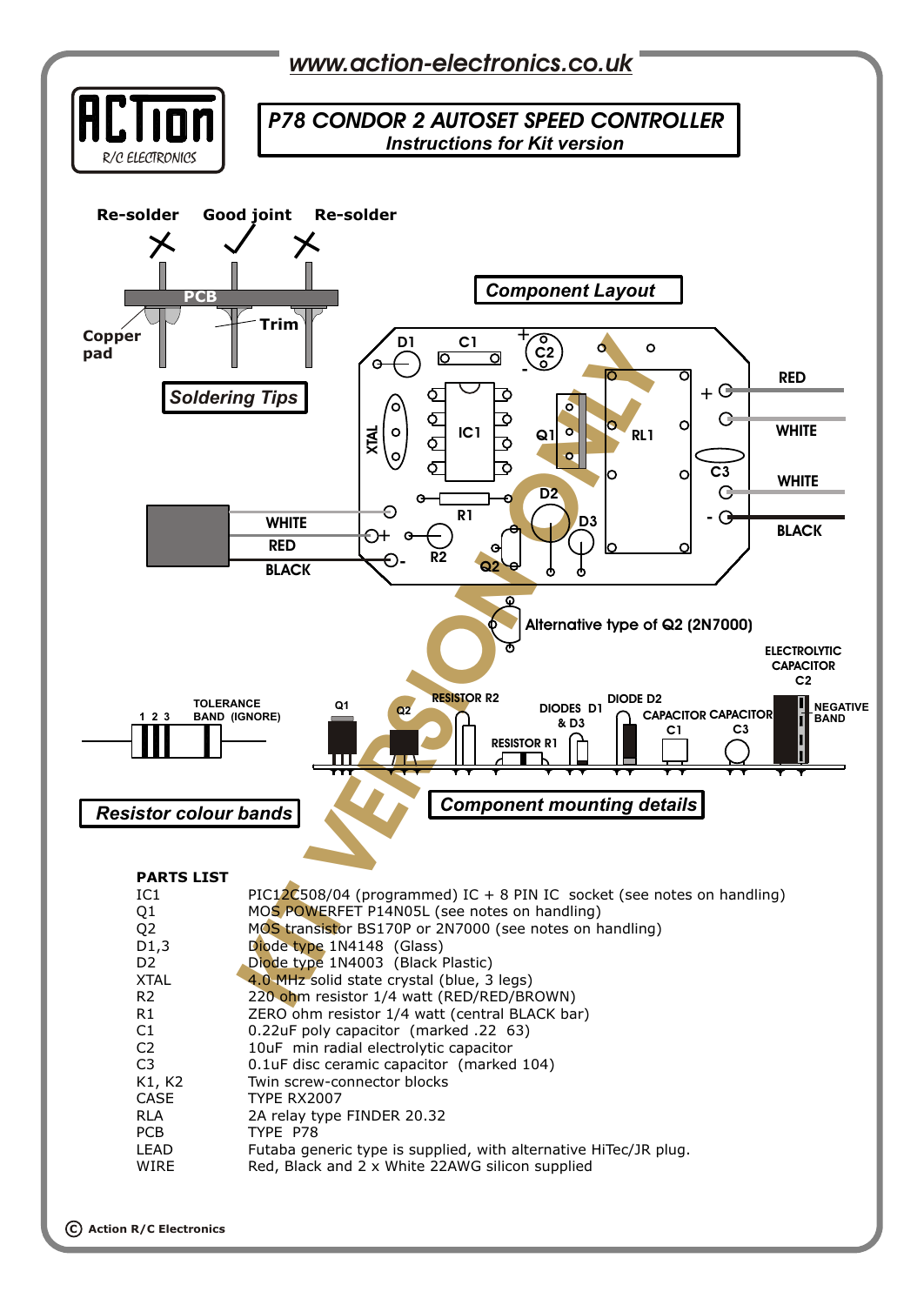### **P78 KIT INSTRUCTIONS**

### **PCB**

The PCB has an insulated (Component Side) and a tinned track side. Components are mounted on the insulated side and soldered on the track side. The PCB for this Project is fully prepared and requires no additional work. Look carefully at the area of the PCB you are working on when soldering to ensure that you do not apply an extra connection with a splash of solder during the operation. It is manufactured from high-grade glass fibre with double thickness copper layer.

### **TOOLS**

For construction you will require a soldering iron with a fine pointed bit and flux cored solder (22 SWG recommended); a small pair of wire cutters, a small screwdriver for screw connectors and a good level of light.

### **PARTS**

DO NOT HANDLE ITEMS IN BLACK CONDUCTIVE FOAM AND CONDUCTIVE BAG UNTIL INSTRUCTED. (MOS DEVICES) THEY ARE SENSITIVE TO STATIC ELECTRICITY FROM YOUR BODY.

 The short bar with colour bands and a wire at each end is a resistor R2. Its value is 220 OHMS. The one with only one central black band is a Zero ohm resistor R1. It is used as a shorting link in this design.

- The tubular electrolytic capacitors C2 is marked with the value and working voltage, it also has a band down one side of the plastic sleeve with (-) Negative signs on it which signifies which leg goes to the negative. The opposite leg (long one) of the capacitor, of course, goes to the positive. Capacitor polarisation  $(+)$  and  $-)$  is clearly shown on the drawing.
- The square component with two wires marked .22 63 is a poly capacitor. It can be fitted either way round.
- The small round flat component with 2 wires is a disc Capacitor marked 104. It can also be fitted either way round.
- The 8-pin integrated circuit (IC1) is marked with its type code; see the drawing and the Parts List. It is delivered in conductive foam and should be left in the foam until you are about to fit it. Being a MOS device, it can be damaged by static electricity and care must be exercised when handling. It is supplied with a socket. This will enable the builder to solder in the socket during construction, then fit the IC at the end of construction.
- The 3-legged black plastic moulded part with two rounded edges, is a MOS Transistor Q2 (marked BS170P). An alternative type, also with a flat side, may be supplied (2N7000).
- The other device that is also subject to damage by static is the 3-legged black square moulding with an integrated metal panel (Q1). It is a MOS Powerfet; again, leave it where it is until required for fitting.
- The black plastic rod with a wire each end and the type code printed on it  $(1N4003)$  is a diode (D2). It also has a bar printed around one end which is used to identify which way round it goes. The other diodes (D1 & D3) are glass components with a dark bar at one end. As with D2, it shows which way round to fit it.
- The 3-legged blue part with something like 4.0 marked on it, is a type of crystal to ensure that the MicroComputer is always running at exactly 4.0 MHz. It can be fitted either way round.
- The 8-pin relay is easy to identify; it has a white case and is marked FINDER. It will only fit one way round in the PCB.
- The 2-way screw connectors are also easily identified and are marked on the drawing as K1 and K2.

### **CONSTRUCTION**

I would suggest that you fit the socket for  $IC1$  first, it will help to give you your bearings as to what goes where. Note the small notch at one end of the plastic moulding and ensure that it is fitted as shown in the drawing, soldering all pins carefully. The IC should be plugged into the socket as the last operation of construction.

- Let of this state of the state as a smoling minit unit unit of the state as a smoling that consider that the state we with (a) Nyitic capacitors C2 is marked with the value and working **Voltes** it alselese with (a) Nyitic The two resistors can now be fitted as per the Layout drawing and Component Mounting Details. The drawing and the Parts List show the colour codes. Note the one with one black bar only is R1. As each resistor is fitted and soldered, the spare wire should be cut off close to the PCB to keep the whole job looking tidy. "Soldering Tips" may help if you are inexperienced with a soldering iron.
- Fit and solder the XTAL at this point (three legs, blue case). It can be fitted either way around.
- Next component to be fitted should be the diodes D1, D2 & D3. IMPORTANT Bend the wire as per Component Mounting Details then solder as per the layout. If this is done exactly as described, the components will be the right way round. Again cutting off the spare wires.
- The electrolytic capacitor C2 10uF can now be fitted, and this type has to be fitted the correct way round; the negative is marked on the component and the longer lead is positive. Positive and negative signs are marked on the layout diagram, see also Component Mounting Detail, to make sure you identify and connect it correctly.
- The poly capacitor C1 and disc C3 can now be soldered in and trimmed.
- The two twin connector blocks can now be soldered into the four larger holes at one end of the PCB. Note that the wire insertion holes should face to the outside of the PCB.
- Fit and solder the relay RL1. Push it right down to the PCB surface, it only goes one way round.
- NOTES ON MOS DEVICE HANDLING. USE A SHEET OF ALUMINIUM, COOKING METAL FOIL WILL DO.
- Place it on the work surface. Place the PCB, solder side down on it. Place the black conductive foam on it and rest your hands on it, holding them there while you read through this part of the instructions. The PCB, MOS IC and you are now all at the same potential, i.e. any static voltage difference is now neutralised. Touch the soldering iron tip on to the metal sheet to neutralise any static it may have. Q1 & Q2 are also MOS devices.
- The small 3 legged transistor Q2 can now be fitted and soldered. The shape, and hence fitting direction, is shown clearly on the drawing. Cut off the spare wires.

 Last component to solder is the Powerfet Q1. Ensure that the legs go right down to the PCB as far as possible; they are a little wider at the top and will go no further than that.

- Time to fit the IC into its socket. Ensure that the notch is aligned as per the drawing.
- A 3-wire ribbon lead is supplied for the connection to the receiver. Connect the Negative lead (Black) and Positive + lead (Red) to the - and + holes as per the layout drawing. The third lead is the pulse signal lead (White).
- That's it; the PCB construction is complete. The rear of the board can now be cleaned with something like an old toothbrush and some spirit cleaner. Meths will do but Isopropyl is very much better. Then check all over the soldered side of the board for good joints and no solder bridges between tracks or round pads.

### **WARNING - DO NOT use the black foam as a packing foam in the finished unit, it is CONDUCTIVE.**